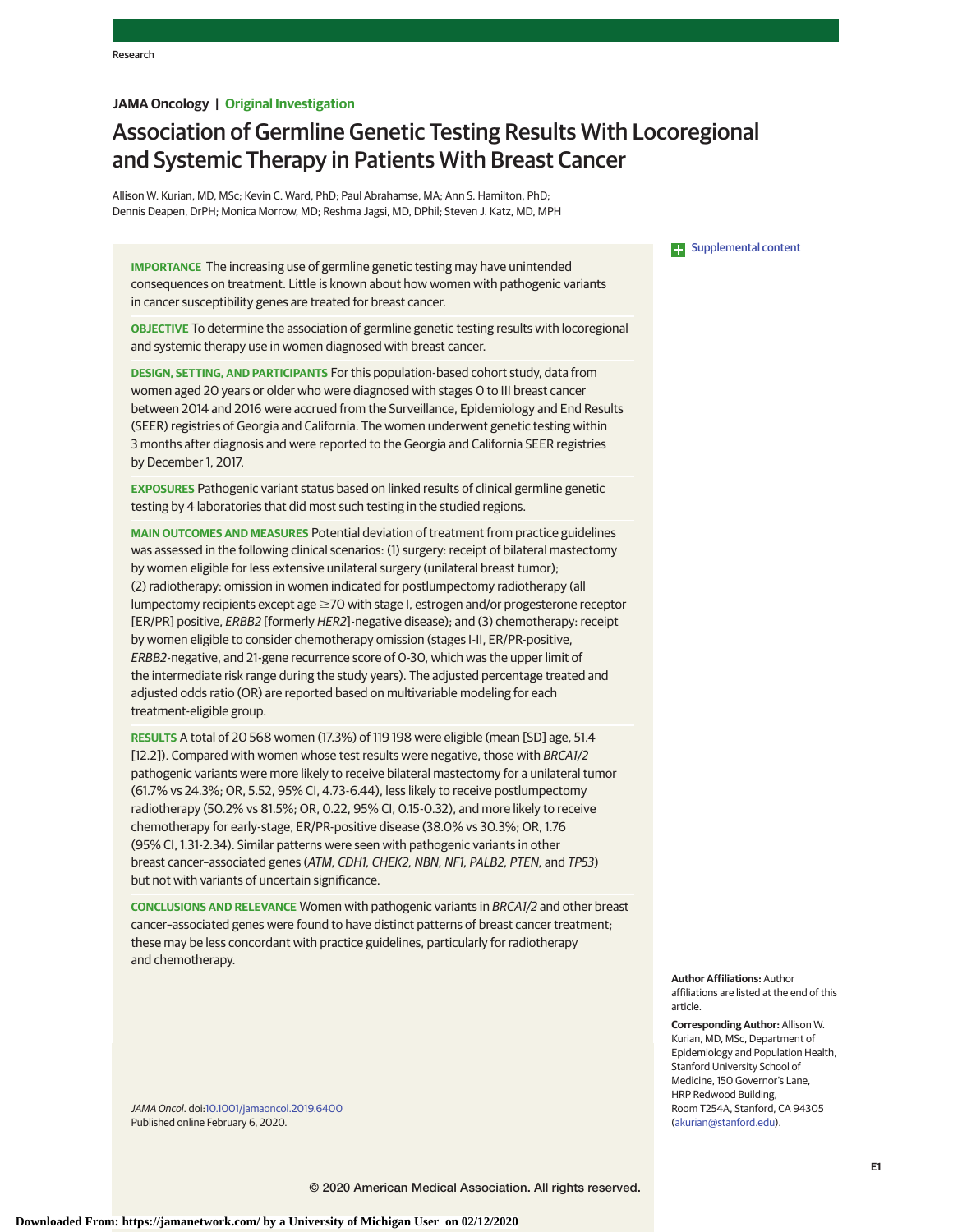**Exercise** cancer is the first common health condition to in-<br>corporate extensive germline testing for disease sus-<br>ceptibility genes.<sup>1,2</sup> Guidelines are expanding, with de-<br>bate over whether all broat cancer patients sho corporate extensive germline testing for disease susbate over whether all breast cancer patients should be tested.<sup>1,2</sup> The primary reason for testing breast cancer patients is to target prevention strategies for second cancers and for relatives who share an identified pathogenic variant.<sup>1</sup>

Integrating genetic testing into breast cancer care has been complex and challenging. There is wide variability in which clinician orders testing and discloses results; in the clinical significance of results; and in how clinicians interpret results to patients.3-10 Little is known about the association between germline testing results and treatment. For surgical procedures, guidelines state that prophylactic bilateral mastectomy should be discussed with carriers of pathogenic variants in *BRCA1* (OMIM [113705\)](https://omim.org/entry/113705) or *BRCA2* (OMIM [600185\)](https://omim.org/entry/600185) (*BRCA1*/2), *PTEN* (OMIM 601728) and *TP53* (OMIM [191170\)](https://omim.org/entry/191170),<sup>1</sup> but there is no evidence for use of bilateral mastectomy for other pathogenic variant carriers. For radiotherapy, guidelines advise that results should not inform decision-making except with *TP53* pathogenic variants.<sup>1</sup> For systemic therapy, poly(adipose phosphatase-ribose) polymerase inhibitors are approved for metastatic disease in *BRCA1/2* pathogenic variant carriers,<sup>11,12</sup> but guidelines do not advise using results for systemic therapy decision-making in early-stage disease.<sup>1</sup>

To investigate the potential consequences of the recent increases in genetic testing, we examined the association of testing results with treatment in patients drawn from a contemporary diverse population sample. We hypothesized that the association of genetic test results with treatment would be consistent with guidelines. Compared with negative results, a pathogenic variant would (1) be associated with more extensive surgical procedure among candidates for unilateral surgery; (2) not be associated with omitting postlumpectomy radiotherapy among those indicated for radiotherapy; and (3) not be associated with chemotherapy receipt among those eligible to consider omitting chemotherapy.

# Methods

# Creation of Cohort

Details of developing the Georgia and California Surveillance, Epidemiology and End Results (SEER) Genetic Testing Linkage Initiative were published previously.<sup>7</sup> Briefly, all female patients with breast cancer aged 20 years or older diagnosed between 2014 and 2016 and reported to the Georgia and California Cancer Registries by December 1, 2017, were linked with germline testing data from 4 laboratories (Ambry Genetics, Aliso Viejo, California; GeneDx, Gaithersburg, Maryland; Invitae, San Francisco, California; Myriad Genetics, Salt Lake City, Utah) that did most clinical testing in these regions during those years. The SEER data for the linked cases were obtained in March 2019, providing more than 1 year of treatment follow-up for all patients. Waivers of informed consent and authorization were approved by institutional review boards of the states of California and Georgia given the use of a thirdparty honest broker to conduct the linkage and create a

#### **Key Points**

**Question** Is the increasing use of germline genetic testing associated with the treatment of women diagnosed with breast cancer?

**Findings** In this population-based cohort study of 20 568 women who were diagnosed with stages 0 to III breast cancer from 2014 to 2016 and received germline genetic testing, women with pathogenic variants in BRCA1, BRCA2, and other breast cancer–associated genes were more likely to receive bilateral mastectomy, less likely to receive radiotherapy after lumpectomy, and more likely to receive chemotherapy for early-stage hormone receptor-positive disease.

**Meaning** Women with germline pathogenic variants in breast cancer susceptibility genes have been found to have different patterns of breast cancer treatment, which may be less concordant with practice guidelines, particularly for radiotherapy and chemotherapy.

deidentified data set for analyses (hence not requiring informed written consent).

Participating laboratories provided gene-specific results as reported to the ordering clinician: pathogenic or likely pathogenic (combined for analysis as pathogenic variant), variant of uncertain significance (VUS), and benign or likely benign (combined for analysis as negative). For this study, we included results of testing *BRCA1/2* and other genes designated as breast cancer–associated by guidelines (*ATM* [OMIM [607585\]](https://omim.org/entry/607585)*, CDH1* [OMIM[192090\]](https://omim.org/entry/192090)*, CHEK2*[OMI[M604373\]](https://omim.org/entry/604373)*, NBN*[OMI[M602667\]](https://omim.org/entry/602667)*, NF1* [OMIM [613113\]](https://omim.org/entry/613113)*, PALB2* [OMIM [610355\]](https://omim.org/entry/610355)*, PTEN,* and *TP53*) 1 ; *STK11* is also so designated, but no patients had *STK11* pathogenic variants so it could not be included. Patients who had pathogenic variants in other genes were excluded. Genetic results were linked to SEER data; SEER was the source of all other variables except the 21-gene recurrence score (RS), which was obtained through linkage to the testing laboratory (Genomic Health, Redwood City, California) as previously reported.<sup>13,14</sup> To ensure that patients in the analytic sample had test results available during the first few months after diagnosis when most treatment decisions are made, patients with genetic tests conducted more than 3 months after diagnosis were excluded from analysis. The 3 separate treatment subgroups were nonexclusive; many patients were eligible to receive all 3 treatments and are included in all 3 analyses.

## Definition of Treatment-Eligible Subgroups

We assessed potential treatment deviation from guidelines in 3 clinical scenarios: potential overuse of bilateral mastectomy, underuse of radiotherapy, and overuse of chemotherapy. For each treatment, eligibility was defined according to guidelines of the National Comprehensive Cancer Network.<sup>15</sup> For the bilateral mastectomy analysis, we selected patients who were eligible for a less extensive unilateral surgical procedure (had a unilateral tumor of stages 0-III). For the radiotherapy analysis, we selected all patients with tumors of stages 0 to III who were treated with lumpectomy, except those for whom radiotherapy may be omitted (diagnosed at age ≥70 years with stage I, estrogen receptor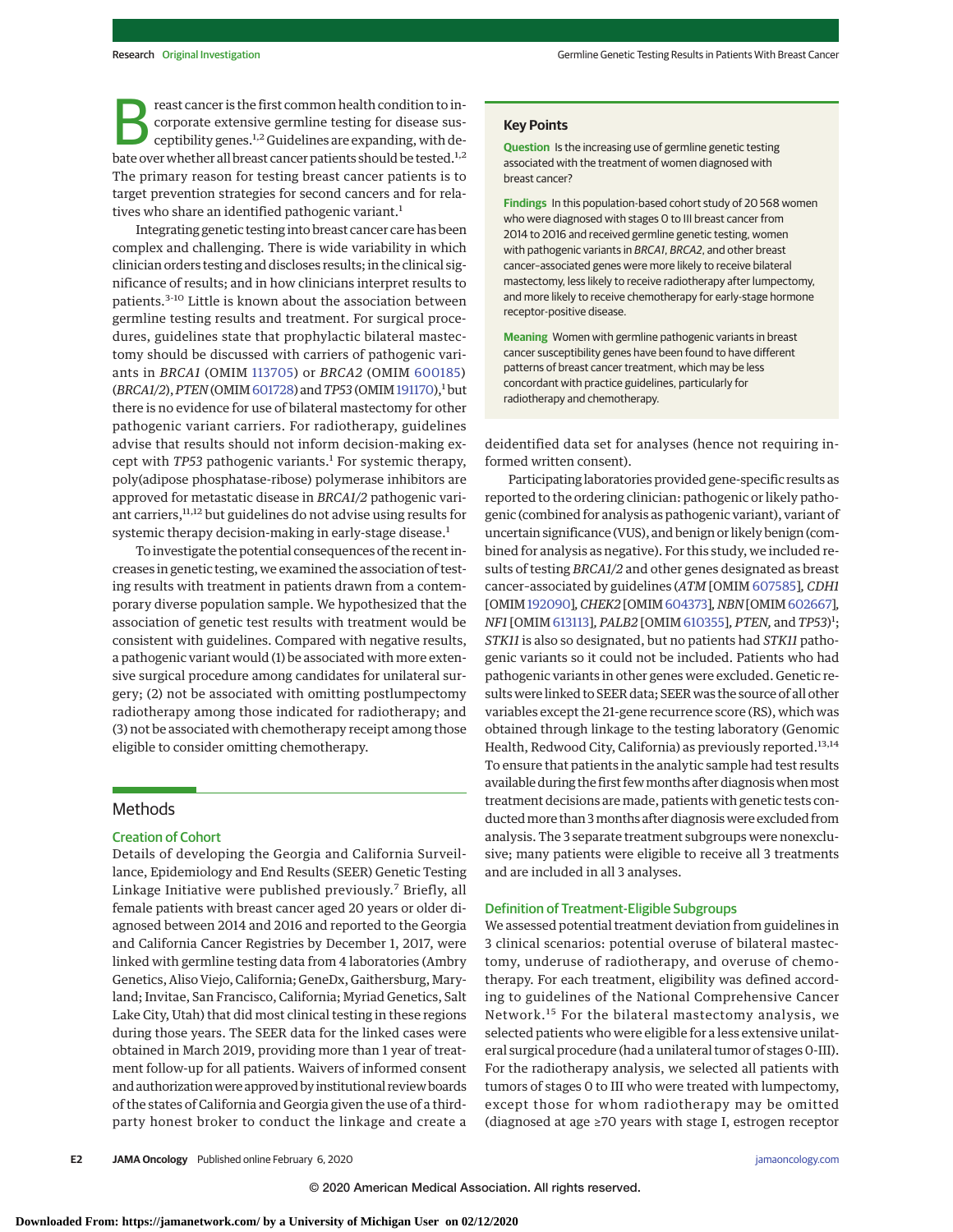| Table 1. Rates of Treatment Receipt by Germline Genetic Test Results, Unadjusted and Adjusted <sup>a</sup> |                                   |                       |                                  |                       |                             |                       |  |
|------------------------------------------------------------------------------------------------------------|-----------------------------------|-----------------------|----------------------------------|-----------------------|-----------------------------|-----------------------|--|
|                                                                                                            | % (95% CI)                        |                       |                                  |                       |                             |                       |  |
|                                                                                                            | Bilateral Mastectomy (n = 15 126) |                       | Radiation Therapy ( $n = 7248$ ) |                       | Chemotherapy ( $n = 8509$ ) |                       |  |
| <b>Genetic Testing Result</b>                                                                              | Unadjusted                        | Adjusted <sup>a</sup> | <b>Unadjusted</b>                | Adjusted <sup>a</sup> | <b>Unadjusted</b>           | Adjusted <sup>a</sup> |  |
| Negative                                                                                                   | 24.0 (23.2-24.8)                  | 24.3 (23.6-25.1)      | 81.5 (80.5-82.5)                 | 81.5 (80.5-82.5)      | 29.1 (28.0-30.2)            | 30.3 (29.4-31.1)      |  |
| VUS only                                                                                                   | 24.2 (22.5-25.9)                  | 24.1 (22.5-25.8)      | 82.6 (80.4-84.7)                 | 82.4 (80.2-84.5)      | $27.2(27.2-32.0)$           | 29.5 (27.7-31.4)      |  |
| Pathogenic variant                                                                                         |                                   |                       |                                  |                       |                             |                       |  |
| BRCA1/2                                                                                                    | 66.1 (62.9-69.3)                  | $61.7(58.4-65.0)$     | $50.9(41.3-60.5)$                | 50.2 (41.0-59.4)      | 52.8 (52.8-63.4)            | 38.0 (34.0-42.1)      |  |
| Other gene <sup>b</sup>                                                                                    | 43.0 (37.7-48.4)                  | $42.5(37.3-47.7)$     | 75.0 (67.5-82.5)                 | 76.1 (69.0-83.1)      | 32.2 (32.2-46.0)            | 33.5 (28.3-38.6)      |  |

Abbreviation: VUS, variant of uncertain significance.

<sup>a</sup> Adjusted rates are marginal effects from a multivariate logistic model including covariates for age and stage (all models) and additionally histologic grade and 21-gene recurrence score for the chemotherapy model.

**b** Other genes analyzed were those designated by practice guidelines of the

National Comprehensive Cancer Network as associated with increased breast cancer risk: ATM, CDH1, CHEK2, NBN, NF1, PALB2, PTEN, and TP53. STK11 is also designated as a breast cancer–associated gene by the National Comprehensive Cancer Network, but no patients in the sample had STK11 pathogenic variants so it was not included in the analysis.

and/or progesterone receptor [ER/PR]-positive and *ERBB2* [formerly *HER2*]-negative breast cancer). For the chemotherapy analysis, we selected women eligible to omit chemotherapy: stages I to II, ER/PR-positive and *ERBB2*-negative breast cancer, with RS less than 31 if that testing was performed. The RS less than 31 was selected because it was the threshold value for the intermediate-risk category from 2014 to 2016, before publication of the TAILORx (Trial

Assigning Individualized Options for Treatment) trial

#### Statistical Methods

in 2018.16

We examined treatment receipt by test results for each results subgroup: negative (no pathogenic variant or VUS in any tested gene), VUS (in any gene, but no pathogenic variant),*BRCA1/2*pathogenic variant (with or without a VUS in any gene), and other breast cancer–associated pathogenic variant defined as *ATM, CDH1, CHEK2, NBN, NF1, PALB2, PTEN,* and *TP53* (with or without a VUS in any gene). We calculated treatment rates, both unadjusted and adjusted for selected clinical covariates that substantively improved model fit or addressed confounding by indication. All interactions between test result groups and clinical variables were evaluated in each model and no meaningful associations were observed. Significance was examined with  $\chi^2$  tests in bivariate comparisons and Wald F tests in multivariate models. In both cases, 2-sided tests were used with α = .05.

# Results

## Patient Characteristics

Of the 119 198 women diagnosed with breast cancer in Georgia and California during the study period, 20 568 (17.3%) (mean [SD] age, 51.4 [12.2] years) linked to a genetic test performed within 3 months of diagnosis (eFigure in the [Supplement\)](https://jamanetwork.com/journals/jama/fullarticle/10.1001/jamaoncol.2019.6400?utm_campaign=articlePDF%26utm_medium=articlePDFlink%26utm_source=articlePDF%26utm_content=jamaoncol.2019.6400). Among these patients, 15 126 met eligibility criteria for unilateral breast surgery; 7248 for postlumpectomy radiotherapy; and 8509 for consideration of omission of chemotherapy. The eTable in the [Supplement](https://jamanetwork.com/journals/jama/fullarticle/10.1001/jamaoncol.2019.6400?utm_campaign=articlePDF%26utm_medium=articlePDFlink%26utm_source=articlePDF%26utm_content=jamaoncol.2019.6400) shows patient characteristics for all variables included in each subgroup analysis.

### Treatments by Genetic Results

Table 1 shows treatment use as proportions and 95% CIs, both unadjusted and adjusted for clinical and demographic factors. Unadjusted bilateral mastectomy analysis showed use rates of 66.1% (95% CI, 62.9%-69.3%) for *BRCA1/2* pathogenic variant carriers, 43.0% (95% CI, 37.7%-48.4%) for carriers of a pathogenic variant in any of the following genes, hereafter defined as other pathogenic variant carriers: *ATM*, *CDH1*, *CHEK2*, *NBN*, *NF1*, *PALB2*, *PTEN*, and *TP53*, 24.2% (95% CI, 22.5%-25.9%) with VUS, and 24.0% (95% CI, 23.2%-24.8%) for patients testing negative; results changed minimally after adjustment. Unadjusted radiotherapy analysis showed use rates of 50.9% (95% CI, 41.3%-60.5%) for *BRCA1/2* pathogenic variant carriers, 75.0% (95% CI, 67.5%-82.5%) for other pathogenic variant carriers, 82.6% (95% CI, 80.4%-84.7%) with VUS, and 81.5% (95% CI, 80.5%-82.5%) among patients testing negative, with minimal change after adjustment. Unadjusted chemotherapy analysis showed use rates of 52.8% (95% CI, 52.8%-63.4%) for *BRCA1/2* pathogenic variant carriers, 32.2% (95% CI, 32.2%-46.0%) for other pathogenic variant carriers, 27.2% (95% CI, 27.2%-32.0%) with VUS, and 29.1% (95% CI, 28.0%-30.2%) for patients testing negative. In contrast to surgery and radiotherapy, chemotherapy results changed substantially after adjustment: 38.0% (95% CI, 34.0%-42.1%) for *BRCA1/2* pathogenic variant carriers, 33.5% (95% CI, 28.3%- 38.6%) for other pathogenic variant carriers, 29.5% (95% CI, 27.7%-31.4%) with VUS, and 30.3% (95% CI, 29.4%-31.1%) for patients testing negative. This reflected the strong confounding by indication with clinical factors well known to influence systemic treatment recommendations, such as stage, RS, and histologic grade. Time interval between breast cancer diagnosis and genetic testing was not significant in any model. Table 2 shows the results of the multivariate analyses for each subgroup that were used to calculate the adjusted treatment rates.

# **Discussion**

To our knowledge, this is the first population-based study of cancer treatment according to germline genetic testing results. There were distinct patterns of surgical procedure,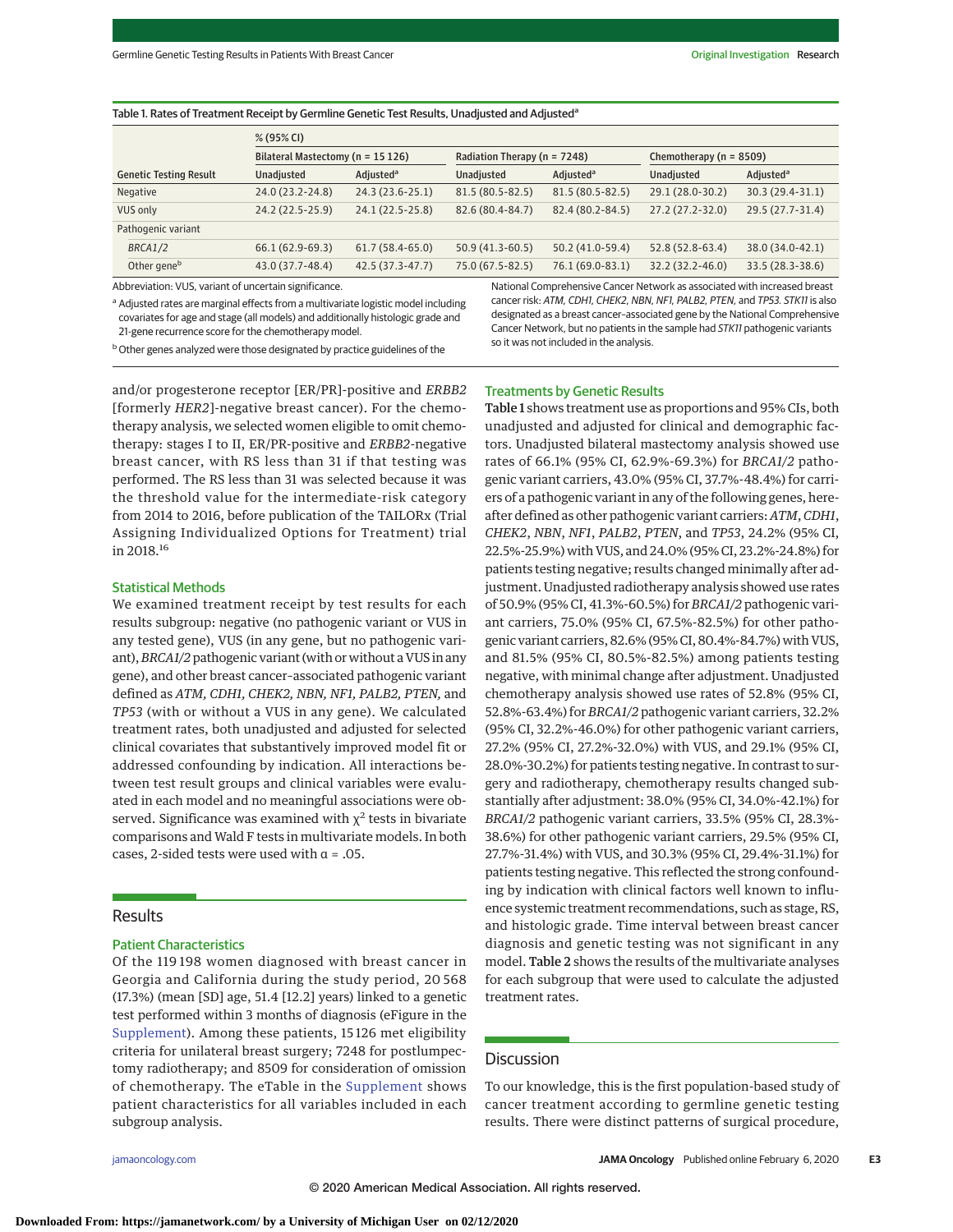Table 2. Multivariable Model of Treatment Receipt

|                            | OR (95% CI)                 |                          |                     |  |  |
|----------------------------|-----------------------------|--------------------------|---------------------|--|--|
| Variable                   | <b>Bilateral Mastectomy</b> | <b>Radiation Therapy</b> | Chemotherapy        |  |  |
| Genetic testing result     |                             |                          |                     |  |  |
| Negative                   | 1 [Reference]               | 1 [Reference]            | 1 [Reference]       |  |  |
| VUS only                   | $0.99(0.89-1.1)$            | $1.06(0.90-1.25)$        | $0.95(0.81 - 1.11)$ |  |  |
| Pathogenic variant         |                             |                          |                     |  |  |
| BRCA1/2                    | $5.52(4.73-6.44)$           | $0.22(0.15-0.32)$        | $1.76(1.31-2.34)$   |  |  |
| Other gene <sup>a</sup>    | $2.41(1.92 - 3.03)$         | $0.71(0.47 - 1.07)$      | $1.27(0.87 - 1.86)$ |  |  |
| Age (OR per 10-y increase) | $0.69(0.67 - 0.71)$         | $0.95(0.90-1.00)$        | $0.61(0.58-0.64)$   |  |  |
| Stage                      |                             |                          |                     |  |  |
| I                          | 1 [Reference]               | 1 [Reference]            | 1 [Reference]       |  |  |
| $\overline{0}$             | $1.16(1.03-1.31)$           | $0.32(0.28-0.38)$        | <b>NA</b>           |  |  |
| $\mathbf{H}$               | $1.25(1.15-1.37)$           | $0.81(0.70-0.94)$        | 7.05 (6.25-7.94)    |  |  |
| III                        | $1.85(1.63-2.09)$           | $0.51(0.39-0.68)$        | <b>NA</b>           |  |  |
| Grade                      |                             |                          |                     |  |  |
| $\mathbf{1}$               | <b>NA</b>                   | <b>NA</b>                | 1 [Reference]       |  |  |
| $\overline{2}$             | <b>NA</b>                   | <b>NA</b>                | $2.34(2.00-2.73)$   |  |  |
| 3                          | <b>NA</b>                   | <b>NA</b>                | 10.17 (8.47-12.2)   |  |  |
| 21-Gene recurrence score   |                             |                          |                     |  |  |
| Not tested                 | <b>NA</b>                   | <b>NA</b>                | 1 [Reference]       |  |  |
| $0 - 10$                   | <b>NA</b>                   | <b>NA</b>                | $0.12(0.07 - 0.19)$ |  |  |
| $11 - 18$                  | <b>NA</b>                   | <b>NA</b>                | $0.22(0.17-0.29)$   |  |  |
| 19-30                      | <b>NA</b>                   | <b>NA</b>                | $2.79(2.20-3.54)$   |  |  |

Abbreviations: NA, not applicable; OR, odds ratio; VUS, variant of uncertain significance.

<sup>a</sup> Other genes analyzed were those designated by practice guidelines of the National Comprehensive Cancer Network as associated with increased breast cancer risk: ATM, CDH1, CHEK2, NBN, NF1, PALB2, PTEN, and TP53. STK11 is also designated as a breast cancer–associated gene by the National Comprehensive Cancer Network, but no patients in the sample had STK11 pathogenic variants so it was not included in the analysis.

radiotherapy, and chemotherapy receipt among carriers of pathogenic variants in *BRCA1/2* and other breast cancer– associated genes: notably, greater use of bilateral mastectomy in patients who were eligible for unilateral surgery; lower use of postlumpectomy radiotherapy among those indicated for radiotherapy; and greater use of chemotherapy in patients eligible to consider omitting chemotherapy (earlystage, ER/PR-positive disease). The results suggest that breast cancer treatment of pathogenic variant carriers is less concordant with practice guidelines, particularly for radiotherapy and chemotherapy.

Consistent with prior research, we found an association between testing results and the extensiveness of surgery.<sup>17-19</sup> While no randomized trial to date has evaluated the efficacy of bilateral mastectomy compared with less extensive surgical procedures in *BRCA1/2* pathogenic variant carriers, observational studies and simulation modeling suggest a reduction in contralateral breast cancers and mortality; accordingly, practice guidelines advise discussing the option of bilateral mastectomy with *BRCA1/2, PTEN* and *TP53* pathogenic variant carriers.20-23 By contrast, studies of bilateral mastectomy are lacking among carriers of pathogenic variants in genes such as *ATM* and *CHEK2* (sometimes called moderate penetrance genes); accordingly, guidelines state that evidence is insufficient to support advising bilateral mastectomy for such patients.<sup>1</sup> Given the absence of data or guidelines for bilateral mastectomy among carriers of pathogenic variants in moderate penetrance genes, further study of the observed care patterns and their outcomes appears to be warranted.

Patients with a pathogenic variant were substantially less likely to receive radiotherapy after lumpectomy. One explana-

tion might be that some patients had subsequent mastectomy as an alternative to radiotherapy, which would constitute appropriate locoregional therapy. The SEER policy is to capture all data on the first course of treatment, so if a patient had mastectomy after lumpectomy, it should bedocumented in the SEER data that we used. However, a mastectomy occurring substantially later (>1 year) might not be captured. Thus, we cannot conclusively state that pathogenic variant carriers failed to receive appropriate locoregional therapy.We speculate, however, that lower postlumpectomy radiotherapy rates in pathogenic variant carriers might reflect concerns about whether radiotherapy is associated with increases in cancer risks or toxic effects in these patients. Case series of sarcomas arising in irradiated tissue of*TP53* pathogenic variant carriers have raised concern, as have reports of radiation sensitivity among patients with ataxia telangiectasia with biallelic *ATM* pathogenic variants.<sup>24-27</sup> One study suggested an increased risk of contralateral breast cancers among carriers of monoallelic ATM pathogenic variants who received radiotherapy in the 1980s and 1990s,<sup>28</sup> but a meta-analysis and several recent studies found no increase in radiation-related toxic effects or second cancers.<sup>29-31</sup> Studies have demonstrated the safety of breast conserving therapy among *BRCA1/2* pathogenic variant carriers, finding no excess toxic effects or risk of new cancers.<sup>32,33</sup> Although questions remain about the safety of radiation treatment in*TP53*pathogenic variant carriers,*TP53*pathogenic variant carriers constituted only 0.1% of the sample. There is a need to understand the causes of this observed radiotherapy gap, which could have potential implications for breast cancer outcomes.

Women with pathogenic variants were significantly more likely to receive chemotherapy for favorable-prognosis breast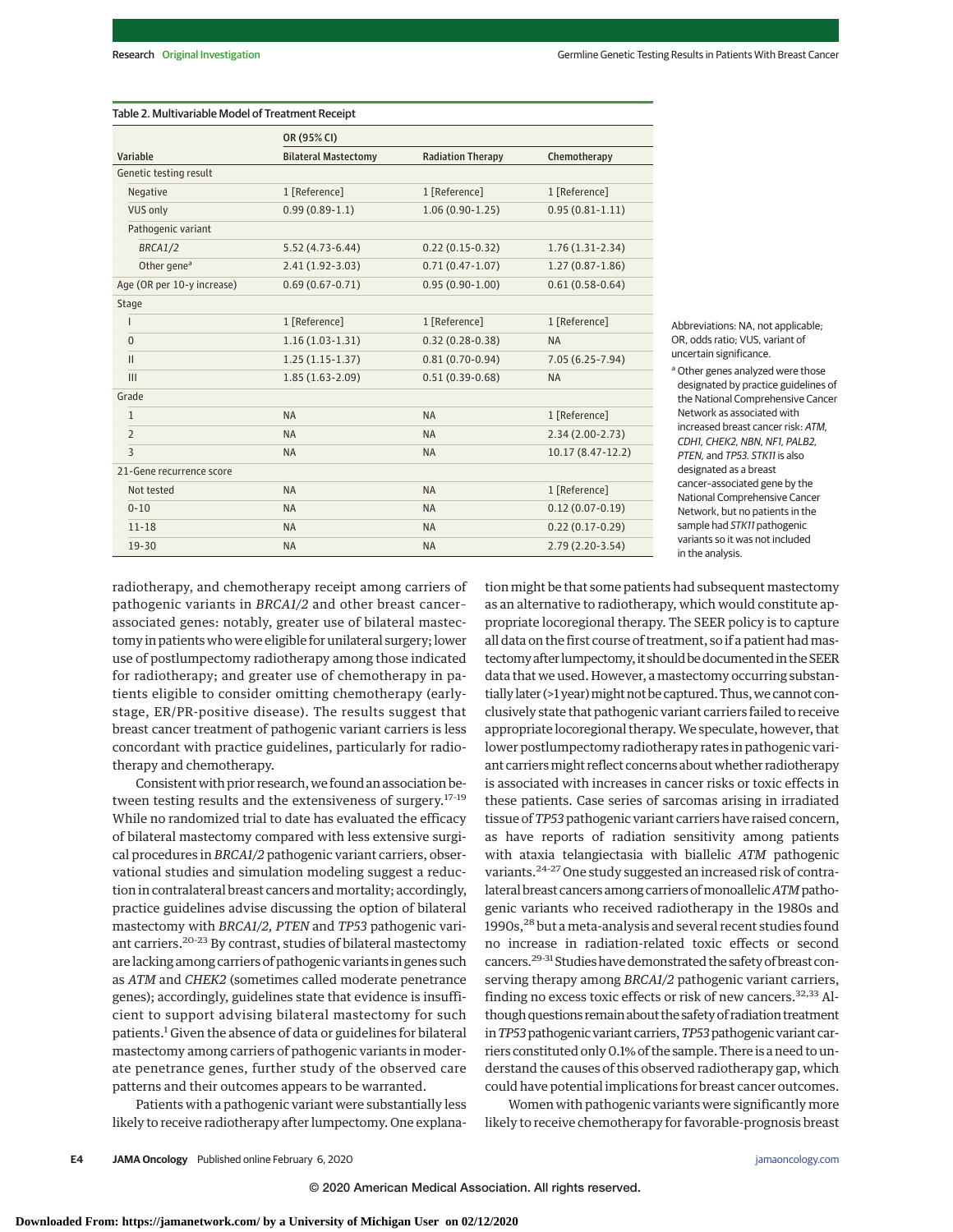cancer. There is growing consensus that many women with stages I to II, ER/PR-positive, *ERBB2*-negative breast cancer may safely forego chemotherapy.<sup>14,16,34,35</sup> We adjusted for factors associated with chemotherapy decision-making (age, stage, grade, and RS), and observed a reduction in the odds of chemotherapy receipt among pathogenic variant carriers. The observed reduction in chemotherapy receipt after adjustment suggests that clinicians appropriately consider factors other than genetic testing results in chemotherapy decisionmaking, as we and others have previously shown.14,36,37 Yet even after full adjustment, *BRCA1/2* pathogenic variant carriers (and to a lesser extent other pathogenic variant carriers) remained more likely to receive chemotherapy. While some studies have suggested that *BRCA1/2* pathogenic variant carriers may benefit more than noncarriers from chemotherapy,38,39 others have not.40-42 A study of *CHEK2* pathogenic variant carriers found no greater chemotherapy benefit.<sup>43</sup> Accordingly, guidelines do not recommend using germline results to inform chemotherapy decision-making in ER/PR-positive, *ERBB2*-negative breast cancer.<sup>1,15</sup> We do not know what other factors may have influenced chemotherapy decisions, such as patient preference. Studies of the longterm outcomes of chemotherapy in pathogenic variant carriers will be necessary to understand these treatment patterns.

### Strengths and Limitations

Strengths of this study include a large diverse populationbased sample and detailed information on genetic results obtained directly from testing laboratories. However, this study has limitations. It is difficult to ascertain the exact start date

of treatments using SEER data; therefore, we included only patients who were tested within 3 months of diagnosis, as most treatment decisions are made in this time frame. Additionally, the interval between diagnosis and testing was not statistically significant in multivariable models. However, it is possible that some genetic testing results arrived after treatment decision-making. As noted, it is possible that SEER did not capture some delayed treatments (>1 year after diagnosis). While we previously validated genetic testing linkage against self-report,  $6,44$  we may have missed some tests. Patients were selected into clinical testing, and thus may not be representative of all breast cancer patients. The sample size limited assessment of treatment at the gene level for pathogenic variant other than *BRCA1/2*. We have no data on why physicians and patients chose treatments. Finally, we have not yet characterized the association of treatments with survival in pathogenic variant carriers.

# **Conclusions**

Multiplex sequencing for germline cancer susceptibility genes has quickly been adopted in oncology practice, sometimes outpacing the evidence base.<sup>45-47</sup> This study reported a distinct treatment pattern in pathogenic variant carriers that appeared less concordant with guidelines, particularly for radiotherapy and chemotherapy. We believe more research is needed to confirm our results and to evaluate long-term outcomes of pathogenic variant carriers to understand treatment decision-making and consequences.

## ARTICLE INFORMATION

**Accepted for Publication:** November 7, 2019. **Published Online:** February 6, 2020.

doi[:10.1001/jamaoncol.2019.6400](https://jamanetwork.com/journals/jama/fullarticle/10.1001/jamaoncol.2019.6400?utm_campaign=articlePDF%26utm_medium=articlePDFlink%26utm_source=articlePDF%26utm_content=jamaoncol.2019.6400)

**Author Affiliations:** Department of Medicine, Stanford University, Stanford, California (Kurian); Department of Epidemiology and Population Health, Stanford University, Stanford, California (Kurian); Department of Epidemiology, Rollins School of Public Health, Emory University, Atlanta, Georgia (Ward); Department of Medicine, University of Michigan School of Public Health, Ann Arbor (Abrahamse, Katz); Department of Health Management & Policy, University of Michigan School of Public Health, Ann Arbor (Abrahamse, Katz); Department of Preventive Medicine, Keck School of Medicine, University of Southern California, Los Angeles, California (Hamilton, Deapen); Department of Surgery, Memorial Sloan-Kettering Cancer Center, New York, New York (Morrow); Department of Radiation Oncology, University of Michigan, Ann Arbor (Jagsi).

**Author Contributions:** Drs Kurian and Abrahamse had full access to all of the data in the study and take responsibility for the integrity of the data and the accuracy of the data analysis. Concept and design: Kurian, Ward, Abrahamse, Deapen, Katz.

Acquisition, analysis, or interpretation of data: All authors.

Deapen, Katz. Critical revision of the manuscript for important intellectual content: Kurian, Ward, Abrahamse, Hamilton, Morrow, Jagsi, Katz. Statistical analysis: Abrahamse, Katz. Obtained funding: Kurian, Katz. Administrative, technical, or material support: Ward, Hamilton, Deapen, Katz. Supervision: Kurian, Hamilton, Deapen, Katz.

Drafting of the manuscript: Kurian, Abrahamse,

**Conflict of Interest Disclosures:** Dr Kurian

reported receiving grants from Myriad Genetics outside the submitted work. Dr Hamilton reported receiving grants from the University of Michigan and the National Institutes of Health (NIH) during the conduct of the study. Dr Deapen reported receiving grants from the University of Michigan during the conduct of the study. Dr Morrow reported receiving honoraria from Genomic Health and Roche outside the submitted work. Dr Jagsi reported receiving grants from the National Cancer Institute (NCI) of the NIH, grants and honorarium from Greenwall Foundation, grants from Doris Duke Charitable Foundation, grants from Susan G. Komen Foundation, honoraria from Amgen and Vizient, and stock options for serving as an advisor to Equity Quotient outside the submitted work. No other disclosures were reported.

**Funding/Support:** Research reported in this publication was supported by the NCI/NIH (award No. P01 CA163233 to the University of Michigan and award No. R01 CA225697 to Stanford University). The collection of cancer incidence data in Georgia

was supported by contract HHSN261201800003I, Task Order HHSN26100001 from the NCI and cooperative agreement 5NU58DP006352-03-00 from the Centers for Disease Control and Prevention (CDC). The collection of cancer incidence data used in this study was supported by the California Department of Public Health pursuant to California Health and Safety Code Section 103885; CDC National Program of Cancer Registries, under cooperative agreement 5NU58DP006344; the NCI's Surveillance, Epidemiology and End Results Program under contract HHSN261201800032I awarded to the University of California, San Francisco, contract HHSN261201800015I awarded to the University of Southern California, and contract HHSN261201800009I awarded to the Public Health Institute, Cancer Registry of Greater California.

**Role of the Funder/Sponsor:** The funders/ sponsors had no role in the design and conduct of the study; collection, management, analysis, and interpretation of the data; preparation, review, or approval of the manuscript; and decision to submit the manuscript for publication.

**Disclaimer:** The ideas and opinions expressed herein are those of the authors and do not necessarily reflect the opinions of the State of California, Department of Public Health, the NCI, and the CDC, or their Contractors and Subcontractors.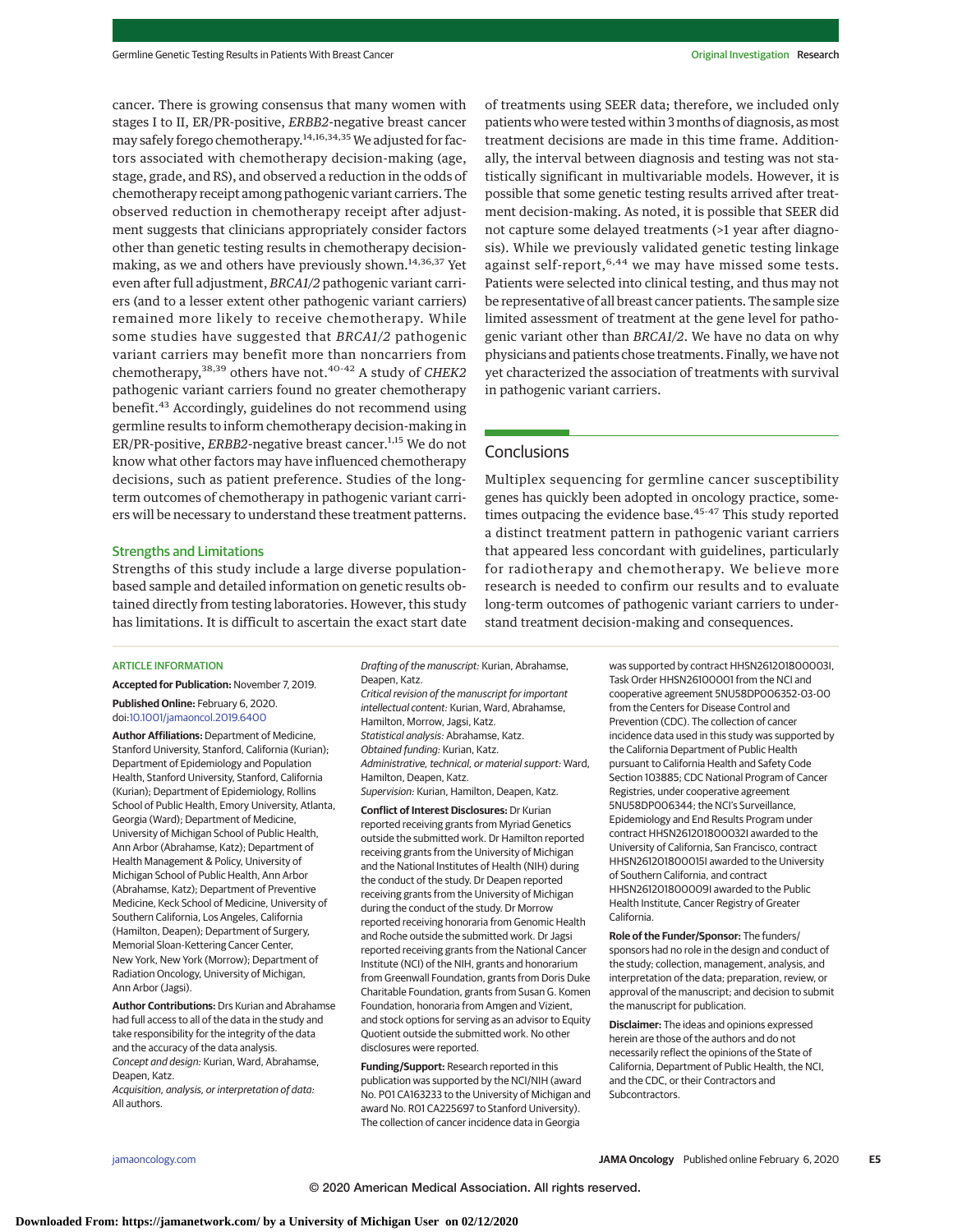**Meeting Presentation:** Preliminary results of this study were presented at the American Society of Clinical Oncology Annual Meeting; June 1, 2019; Chicago, IL; and at the North American Association of Central Cancer Registries Annual Meeting; June 9, 2019; Vancouver, British Columbia, Canada.

**Disclaimer:** Dr Morrow is Associate Editor for Reviews and CME for JAMA Oncology, but she was not involved in any of the decisions regarding review of the manuscript or its acceptance.

**Additional Contributions:** We thank Lynne S. Penberthy, MD, and Valentina I. Petkov, MD, at the National Cancer Institute; Nicola Schussler, BS, at Information Management Services; Jill S. Dolinsky, MS, CGC and Melissa Pronold, PhD, at Ambry Genetics; Delores Bowman, PhD, and Benjamin Solomon, MD, at GeneDx; Edward Esplin, MD, PhD, and Stephen Lincoln, PhD, at Invitae; and Johnathan Lancaster, MD, PhD, and Brian Dechairo, PhD, at Myriad Genetics for their collaboration on the genetic test data linkage to Surveillance, Epidemiology and End Results (SEER) data. These individuals received no compensation for this work.

#### **REFERENCES**

**1**. National Comprehensive Cancer Network. Guidelines for genetic/familial high-risk assessment: breast and ovarian. Version 2.2019-July 30, 2018. [https://www.nccn.org/](https://www.nccn.org/professionals/physician_gls/pdf/genetics_screening.pdf) [professionals/physician\\_gls/pdf/genetics\\_screening.](https://www.nccn.org/professionals/physician_gls/pdf/genetics_screening.pdf) [pdf.](https://www.nccn.org/professionals/physician_gls/pdf/genetics_screening.pdf) Accessed November 2, 2019.

**2**. American Society of Breast Surgeons. Consensus guideline on genetic testing for hereditary breast cancer. [https://www.breastsurgeons.org/docs/](https://www.breastsurgeons.org/docs/statements/Consensus-Guideline-on-Genetic-Testing-for-Hereditary-Breast-Cancer.pdf) [statements/Consensus-Guideline-on-Genetic-](https://www.breastsurgeons.org/docs/statements/Consensus-Guideline-on-Genetic-Testing-for-Hereditary-Breast-Cancer.pdf)[Testing-for-Hereditary-Breast-Cancer.pdf.](https://www.breastsurgeons.org/docs/statements/Consensus-Guideline-on-Genetic-Testing-for-Hereditary-Breast-Cancer.pdf) Accessed November 1, 2019.

**3**. Caswell-Jin JL, Gupta T, Hall E, et al. Racial/ethnic differences in multiple-gene sequencing results for hereditary cancer risk. Genet Med. 2018;20(2):234- 239. doi[:10.1038/gim.2017.96](https://dx.doi.org/10.1038/gim.2017.96)

**4**. Katz SJ, Ward KC, Hamilton AS, et al. Gaps in receipt of clinically indicated genetic counseling after diagnosis of breast cancer. J Clin Oncol. 2018; 36(12):1218-1224. doi[:10.1200/JCO.2017.76.2369](https://dx.doi.org/10.1200/JCO.2017.76.2369)

**5**. Katz SJ, Bondarenko I, Ward KC, et al. Association of attending surgeon with variation in the receipt of genetic testing after diagnosis of breast cancer.JAMA Surg. 2018;153(10):909-916. doi[:10.1001/jamasurg.2018.2001](https://jamanetwork.com/journals/jama/fullarticle/10.1001/jamasurg.2018.2001?utm_campaign=articlePDF%26utm_medium=articlePDFlink%26utm_source=articlePDF%26utm_content=jamaoncol.2019.6400)

**6**. Kurian AW, Ward KC, Hamilton AS, et al. Uptake, results, and outcomes of germline multiple-gene sequencing after diagnosis of breast cancer. JAMA Oncol. 2018;4(8):1066-1072. doi[:10.1001/](https://jamanetwork.com/journals/jama/fullarticle/10.1001/jamaoncol.2018.0644?utm_campaign=articlePDF%26utm_medium=articlePDFlink%26utm_source=articlePDF%26utm_content=jamaoncol.2019.6400) [jamaoncol.2018.0644](https://jamanetwork.com/journals/jama/fullarticle/10.1001/jamaoncol.2018.0644?utm_campaign=articlePDF%26utm_medium=articlePDFlink%26utm_source=articlePDF%26utm_content=jamaoncol.2019.6400)

**7**. Kurian AW, Ward KC, Howlader N, et al. Genetic testing and results in a population-based cohort of breast cancer patients and ovarian cancer patients. J Clin Oncol. 2019;37(15):1305-1315. doi[:10.1200/](https://dx.doi.org/10.1200/JCO.18.01854) [JCO.18.01854](https://dx.doi.org/10.1200/JCO.18.01854)

**8**. Kurian AW, Li Y, Hamilton AS, et al. Gaps in incorporating germline genetic testing into treatment decision-making for early-stage breast cancer.J Clin Oncol. 2017;35(20):2232-2239. doi[:10.1200/JCO.2016.71.6480](https://dx.doi.org/10.1200/JCO.2016.71.6480)

**9**. Pal T, Cragun D, Lewis C, et al. A statewide survey of practitioners to assess knowledge and clinical practices regarding hereditary breast and ovarian cancer. Genet Test Mol Biomarkers. 2013;17 (5):367-375. doi[:10.1089/gtmb.2012.0381](https://dx.doi.org/10.1089/gtmb.2012.0381)

**10**. Stadler ZK, Schrader KA, Vijai J, Robson ME, Offit K. Cancer genomics and inherited risk. J Clin Oncol. 2014;32(7):687-698. doi[:10.1200/JCO.2013.](https://dx.doi.org/10.1200/JCO.2013.49.7271) [49.7271](https://dx.doi.org/10.1200/JCO.2013.49.7271)

**11**. Litton JK, Rugo HS, Ettl J, et al. Talazoparib in patients with advanced breast cancer and a germline BRCA mutation. N Engl J Med. 2018;379 (8):753-763. doi[:10.1056/NEJMoa1802905](https://dx.doi.org/10.1056/NEJMoa1802905)

**12**. Robson M, Im SA, Senkus E, et al. Olaparib for metastatic breast cancer in patients with a germline BRCA mutation. N Engl J Med. 2017;377(6):523-533. doi[:10.1056/NEJMoa1706450](https://dx.doi.org/10.1056/NEJMoa1706450)

**13**. Roberts MC, Miller DP, Shak S, Petkov VI. Breast cancer-specific survival in patients with lymph node-positive hormone receptor-positive invasive breast cancer and Oncotype DX Recurrence Score results in the SEER database. Breast Cancer Res Treat. 2017;163(2):303-310. doi[:10.1007/s10549-](https://dx.doi.org/10.1007/s10549-017-4162-3) [017-4162-3](https://dx.doi.org/10.1007/s10549-017-4162-3)

**14**. Kurian AW, Bondarenko I, Jagsi R, et al. Recent trends in chemotherapy use and oncologists' treatment recommendations for early-stage breast cancer.J Natl Cancer Inst. 2018;110(5):493-500. doi[:10.1093/jnci/djx239](https://dx.doi.org/10.1093/jnci/djx239)

**15**. Goetz MP, Gradishar WJ, Anderson BO, et al. NCCN guidelines insights: breast cancer, version 3.2018.J Natl Compr Canc Netw. 2019;17(2):118-126. doi[:10.6004/jnccn.2019.0009](https://dx.doi.org/10.6004/jnccn.2019.0009)

**16**. Sparano JA, Gray RJ, Makower DF, et al. Adjuvant chemotherapy guided by a 21-gene expression assay in breast cancer. N Engl J Med. 2018;379(2):111-121. doi[:10.1056/NEJMoa1804710](https://dx.doi.org/10.1056/NEJMoa1804710)

**17**. Weitzel JN, McCaffrey SM, Nedelcu R, MacDonald DJ, Blazer KR, Cullinane CA. Effect of genetic cancer risk assessment on surgical decisions at breast cancer diagnosis. Arch Surg. 2003;138(12): 1323-1328. doi[:10.1001/archsurg.138.12.1323](https://jamanetwork.com/journals/jama/fullarticle/10.1001/archsurg.138.12.1323?utm_campaign=articlePDF%26utm_medium=articlePDFlink%26utm_source=articlePDF%26utm_content=jamaoncol.2019.6400)

**18**. Wainberg S, Husted J. Utilization of screening and preventive surgery among unaffected carriers of a BRCA1 or BRCA2 gene mutation. [Cancer](https://www.ncbi.nlm.nih.gov/pubmed/15598752) [Epidemiol Biomarkers Prev](https://www.ncbi.nlm.nih.gov/pubmed/15598752). 2004;13(12):1989-1995.

**19**. Metcalfe KA, Birenbaum-Carmeli D, Lubinski J, et al; Hereditary Breast Cancer Clinical Study Group. International variation in rates of uptake of preventive options in BRCA1 and BRCA2 mutation carriers. Int J Cancer. 2008;122(9):2017-2022. doi[:10.1002/ijc.23340](https://dx.doi.org/10.1002/ijc.23340)

**20**. Rebbeck TR, Friebel T, Lynch HT, et al. Bilateral prophylactic mastectomy reduces breast cancer risk in BRCA1 and BRCA2 mutation carriers: the PROSE Study Group. J Clin Oncol. 2004;22(6): 1055-1062. doi[:10.1200/JCO.2004.04.188](https://dx.doi.org/10.1200/JCO.2004.04.188)

**21**. Domchek SM, Friebel TM, Singer CF, et al. Association of risk-reducing surgery in BRCA1 or BRCA2 mutation carriers with cancer risk and mortality.JAMA. 2010;304(9):967-975. doi[:10.1001/jama.2010.1237](https://jamanetwork.com/journals/jama/fullarticle/10.1001/jama.2010.1237?utm_campaign=articlePDF%26utm_medium=articlePDFlink%26utm_source=articlePDF%26utm_content=jamaoncol.2019.6400)

**22**. Heemskerk-Gerritsen BA, Menke-Pluijmers MB, Jager A, et al. Substantial breast cancer risk reduction and potential survival benefit after bilateral mastectomy when compared with surveillance in healthy BRCA1 and BRCA2 mutation carriers: a prospective analysis. Ann Oncol. 2013;24 (8):2029-2035. doi[:10.1093/annonc/mdt134](https://dx.doi.org/10.1093/annonc/mdt134)

**23**. Kurian AW, Sigal BM, Plevritis SK. Survival analysis of cancer risk reduction strategies for BRCA1/2 mutation carriers. J Clin Oncol. 2010;28 (2):222-231. doi[:10.1200/JCO.2009.22.7991](https://dx.doi.org/10.1200/JCO.2009.22.7991)

**24**. Henry E, Villalobos V, Million L, et al. Chest wall leiomyosarcoma after breast-conservative therapy for early-stage breast cancer in a young woman with Li-Fraumeni syndrome. J Natl Compr Canc Netw. 2012;10(8):939-942. doi[:10.6004/jnccn.2012.0097](https://dx.doi.org/10.6004/jnccn.2012.0097)

**25**. Heymann S, Delaloge S, Rahal A, et al. Radio-induced malignancies after breast cancer postoperative radiotherapy in patients with Li-Fraumeni syndrome. Radiat Oncol. 2010;5:104. doi[:10.1186/1748-717X-5-104](https://dx.doi.org/10.1186/1748-717X-5-104)

**26**. Kleinerman RA. Radiation-sensitive genetically susceptible pediatric sub-populations. Pediatr Radiol. 2009;39(suppl 1):S27-S31. doi[:10.1007/s00247-008-](https://dx.doi.org/10.1007/s00247-008-1015-6) [1015-6](https://dx.doi.org/10.1007/s00247-008-1015-6)

**27**. Limacher JM, Frebourg T, Natarajan-Ame S, Bergerat JP. Two metachronous tumors in the radiotherapy fields of a patient with Li-Fraumeni syndrome. Int J Cancer. 2001;96(4):238-242. doi[:10.1002/ijc.1021](https://dx.doi.org/10.1002/ijc.1021)

**28**. Bernstein JL, Haile RW, Stovall M, et al; WECARE Study Collaborative Group. Radiation exposure, the ATM Gene, and contralateral breast cancer in the women's environmental cancer and radiation epidemiology study. J Natl Cancer Inst. 2010;102(7):475-483. doi[:10.1093/jnci/djq055](https://dx.doi.org/10.1093/jnci/djq055)

**29**. Chapman BSV, Liu DD, Stecklein SR, et al. Outcomes after adjuvant radiotherapy in breast cancer patients with and without germline mutations: a large, single-institutional experience. Abstract presented at the American Society of Clinical Oncology Annual Meeting; May 31-June 4, 2019, Chicago, IL.

**30**. Modlin LA, Flynn J, Zhang Z, et al. Breast radiotherapy among ATM-mutation carriers. Abstract presented at the American Society of Clinical Oncology Annual Meeting; May 31-June 4, 2019, Chicago, IL.

**31**. van Os NJ, Roeleveld N, Weemaes CM, et al. Health risks for ataxia-telangiectasia mutated heterozygotes: a systematic review, meta-analysis and evidence-based guideline. Clin Genet. 2016;90 (2):105-117. doi[:10.1111/cge.12710](https://dx.doi.org/10.1111/cge.12710)

**32**. Pierce LJ, Levin AM, Rebbeck TR, et al. Ten-year multi-institutional results of breast-conserving surgery and radiotherapy in BRCA1/2-associated stage I/II breast cancer. J Clin Oncol. 2006;24(16): 2437-2443. doi[:10.1200/JCO.2005.02.7888](https://dx.doi.org/10.1200/JCO.2005.02.7888)

**33**. Robson M, Svahn T, McCormick B, et al. Appropriateness of breast-conserving treatment of breast carcinoma in women with germline mutations in BRCA1 or BRCA2: a clinic-based series. Cancer. 2005;103(1):44-51. doi[:10.1002/cncr.20728](https://dx.doi.org/10.1002/cncr.20728)

**34**. Sparano JA, Gray RJ, Makower DF, et al. Prospective validation of a 21-gene expression assay in breast cancer. N Engl J Med. 2015;373(21): 2005-2014. doi[:10.1056/NEJMoa1510764](https://dx.doi.org/10.1056/NEJMoa1510764)

**35**. Paik S, Shak S, Tang G, et al. A multigene assay to predict recurrence of tamoxifen-treated, node-negative breast cancer. N Engl J Med. 2004; 351(27):2817-2826. doi[:10.1056/NEJMoa041588](https://dx.doi.org/10.1056/NEJMoa041588)

**36**. Hassett MJ, Hughes ME, Niland JC, et al. Chemotherapy use for hormone receptor-positive, lymph node-negative breast cancer. J Clin Oncol. 2008;26(34):5553-5560. doi[:10.1200/JCO.2008.17.](https://dx.doi.org/10.1200/JCO.2008.17.9705) [9705](https://dx.doi.org/10.1200/JCO.2008.17.9705)

**37**. Cardoso F, van't Veer LJ, Bogaerts J, et al; MINDACT Investigators. 70-Gene signature as an aid to treatment decisions in early-stage breast